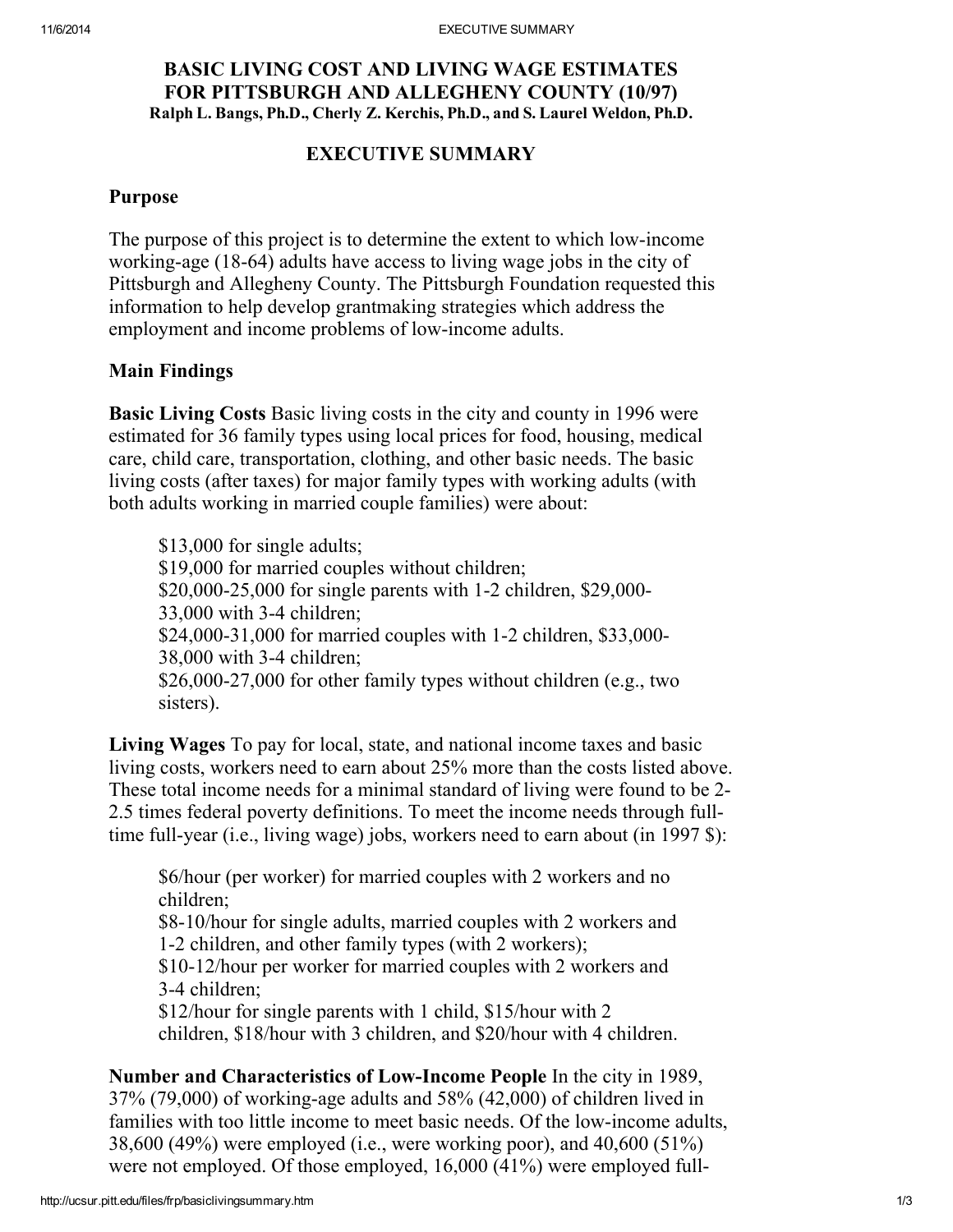time full-year.

Among African Americans in the city, 79% of children, 62% of women age 18-64, and 48% of men 18-64 were low-income in 1989.

Among whites in the city, 43% of children, 32% of women age 18-64, and 28% of men 18-64 were low-income in 1989.

In the county in 1989, 25% (200,000) of working-age adults and 39% (111,000) of children lived in families with too little income to meet basic needs. About 104,000 (52%) of the low-income adults were employed (i.e., were working poor), and 96,000 (48%) were not employed. Of those employed, about 44,000 (42%) were employed full-time full-year.

Among African Americans in the county, 73% of children, 57% of women age 18-64, and 41% of men 18-64 were low-income in 1989.

Among whites in the county, 33% of children, 24% of women age 18-64, and 20% of men 18-64 were low-income in 1989.

In general, the number of low-income children and working-age adults in the city and county is 2-2.5 times official poverty estimates.

## Employment at Living Wage Levels Compared to Living Wage Jobs Needed

About 64% (370,000/576,000) of all employed county residents in 1989 were full-time full-year and earned at least \$6.10/hour (in 1997 dollars), which was the lowest living wage for any family type.

About 140,000 living wage jobs are needed by low-income working-age adults in all of the county. The greatest need (80,000) is in the wage range of \$8-\$10 per hour.

Full-time full-year employment among county residents at living wage levels would have to increase by 38% (140,000/370,000) to provide all low-income families and single adults with sufficient income from employment to meet their basic needs. At present, we estimate that full-time full-year employment at living wage levels is increasing by only 0.64% per year in the county (1% per year increase in employment multiplied by 64% for the share of full-time full-year jobs). Only part of these jobs go to lowincome residents.

# Prospects for Living Wage Jobs

Most low-income working-age adults in the city and county are unlikely to find living wage jobs in the local area. One major reason is that these adults tend to have low education levels and workers with these education levels